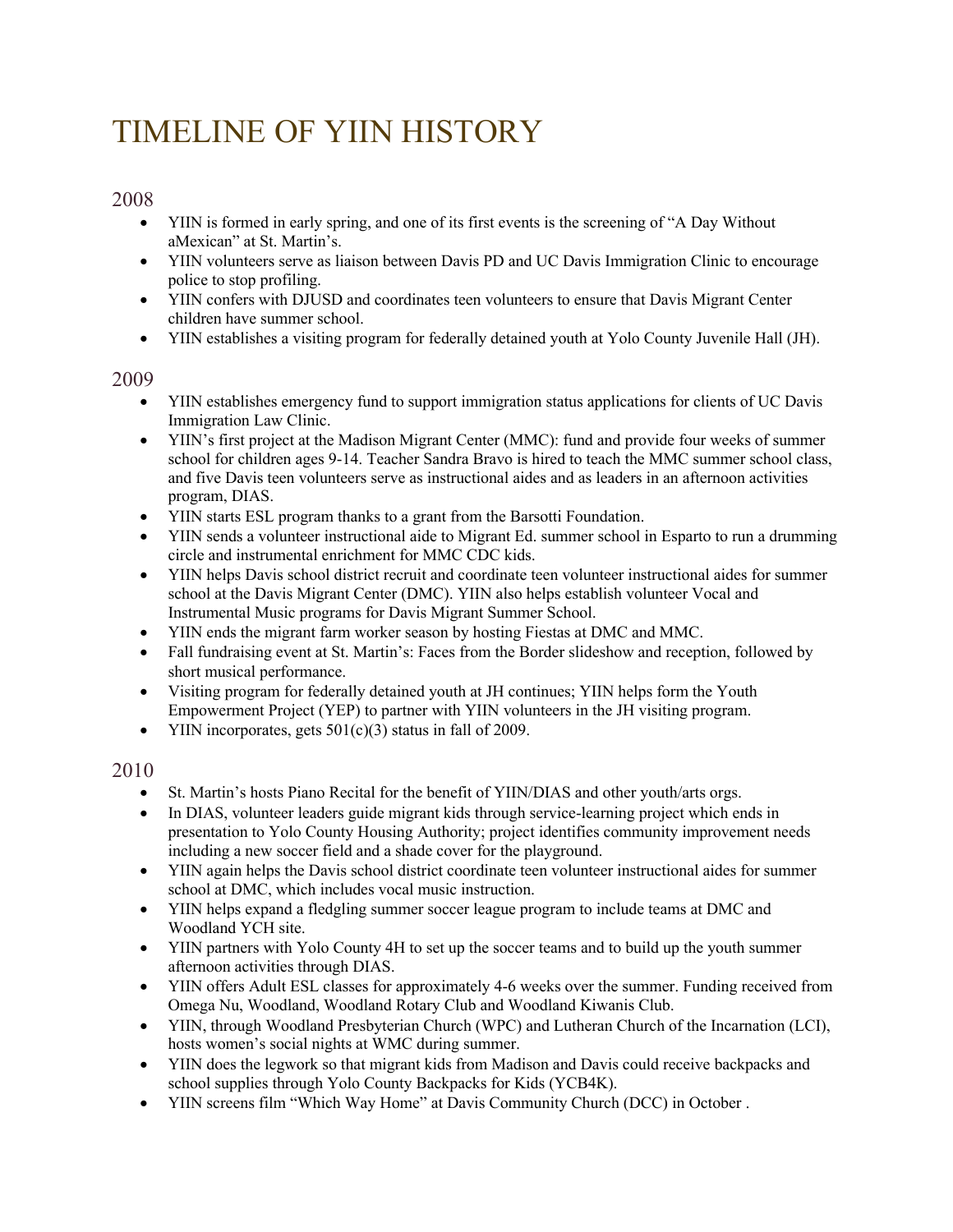- YIIN helps YCH connect families at Woodland and Madison with Woodland Ecumenical Ministries so they can benefit from holiday food distribution.
- YIIN carries out separate holiday food project for families at Winters YCH site.
- YIIN receives Biberstein grant, St. Martin's outreach grant, and additional gifts through congregations and individuals.
- YIIN helps support community-wide protest in Woodland after an undocumented young man was killed by Yolo County Sheriff officers during an attempted daytime arrest. Cruz Reynoso helps form Independent Commission to investigate racism, civil rights, and law enforcement in Yolo County.
- JH Visiting program continues in partnership with YEP.

- DIAS continues as in previous year, cultivates relationship with UC Davis Women's Soccer Team.
- YIIN arranges for book donations to support CDC Director Norma Villanueva's desire to establish a community lending library.
- YIIN establishes partnership with RISE for MMC kids to go swimming in Woodland once a week; Jorge Ochoa serves as volunteer director and expands program toward serving younger kids and including homework support.
- ESL classes (2 levels) are offered from June August.
- Women's Social Nights at MMC are hosted by WPC and LCI.
- YIIN does the legwork so that migrant kids from Madison and Davis could receive backpacks and school supplies through YCB4K.
- Summer Soccer League expands to include Dixon Migrant Center.
- YIIN continues to help coordinate teen instructional aide volunteers for Migrant Summer School in Davis and Madison/Esparto. Davis Migrant Summer School is moved away from DMC and into town.
- JH Visiting program continues on Monday evenings, meeting with federally detained youth in partnership with YEP.
- YIIN receives Biberstein grant for ESL, St. Martin's outreach grant for insurance, and gifts through congregations and individuals.
- OLA Davis forms in August with the support of YIIN, to support the Davis Bridge Foundation (Bridge) in serving Spanish-language only families at Montgomery Elementary and Harper Junior High in Davis.
- In November, YIIN screens film about the Canal District of San Rafael, "Why We Come", filmed by an interfaith group in Marin County.
- YIIN continues to help facilitate YCH families' participation in WEM Holiday Food distribution.

- YIIN screens "Why We Come" in Woodland at WPC in partnership with the El Renuevo congregation. Good turnout, with many Latinos attending, a volunteer interpreter to share news about YIIN, and Woodland Mayor Art Pimental speaking.
- YIIN Fundraiser in March at St. Martin's raises over \$4,000 for DIAS and ESL programs at MMC.
- YIIN hosts Dream Walkers (Campaign for the American Dream) at impromptu reception in March as they started off their 3,000 mile walk to Washington.
- YIIN board member supports Davis school district as it establishes a two-way immersion language program (Intercambio) for parents at Marguerite Montgomery Elementary.
- St. Martin's Youth Music Concert, with YIIN/DIAS named as a beneficiary.
- YIIN offers adult ESL at MMC from May through mid-August, including students who reside at the MMC and others from the larger community. Grant from the Barsotti Foundation helps fund program.
- Women's Social Nights at MMC hosted by WPC.
- DIAS continues as in previous years, primarily with volunteers from Davis, with Antonio De Loera-Brust taking on a strong leadership role.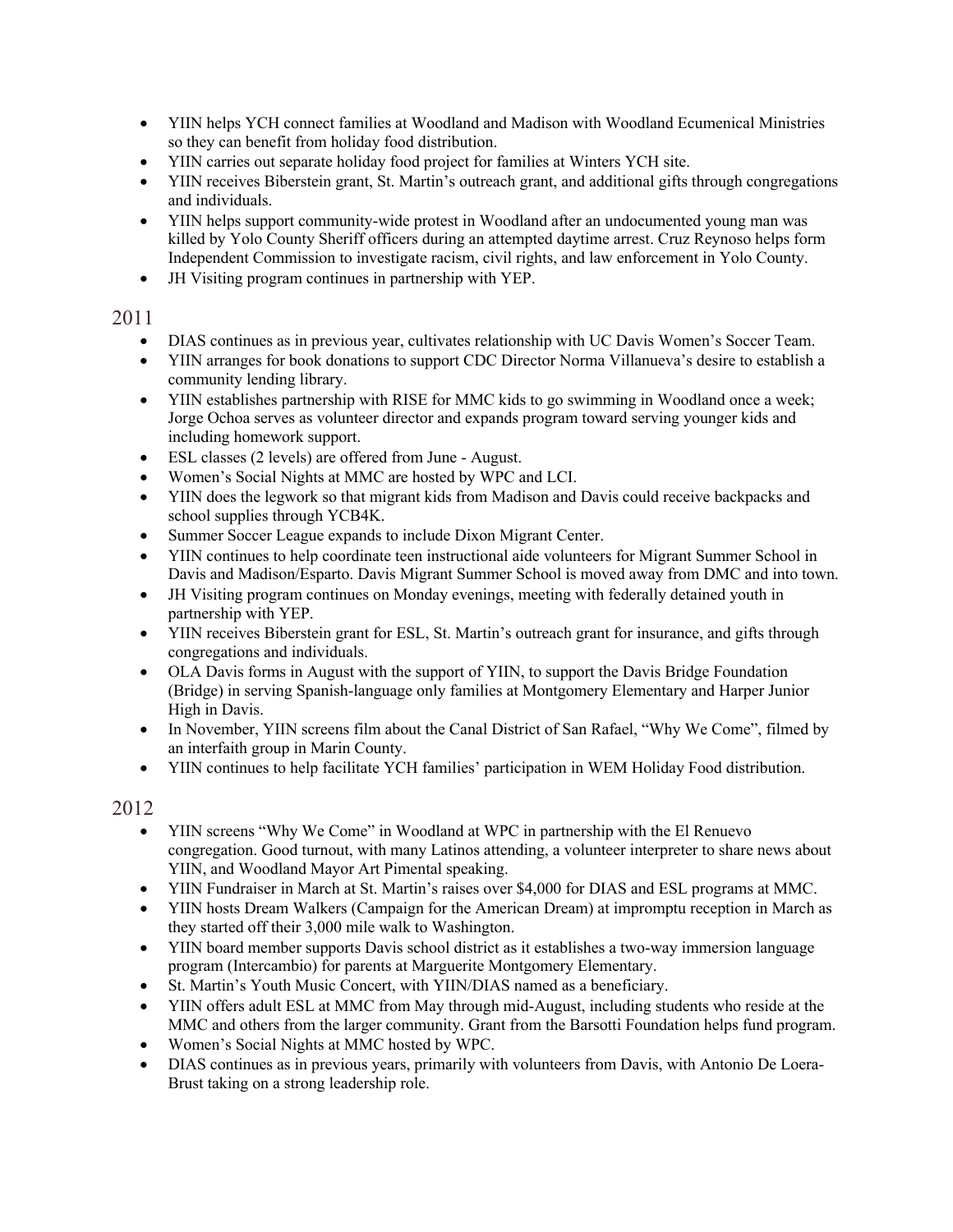- YIIN continues to help to recruit and coordinate teen instructional aide volunteers for Madison/Esparto program.
- YIIN works with YCB4K to get backpacks and school supplies for children at Madison, Davis and Dixon migrant centers.
- YIIN partners with CRLAF (California Rural Legal Assistance Foundation) to stage letter-writing and advocacy campaign to support passage of the Trust Act and to encourage Yolo County not to cooperate in placing ICE holds undocumented persons taken into custody and turning them over for deportation.
- YIIN intern volunteers with Intercambio.
- YIIN partners with LULAC to carry out Voter Registration Drive targeting Spanish-speaking adults in Woodland.
- YIIN donates substantial intern time to Yolo County Food Bank to plan and coordinate county-wide holiday food distribution project.
- JH Visiting program continues in partnership with YEP.
- YIIN receives Biberstein grant for ESL, St. Martin's outreach grant for insurance, and gifts through congregations and individuals.
- Mariachi Puente, youth mariachi band in Davis, is formed and YIIN provides financial support for students to attend Mariachi Music Workshop in San Jose in September.

- YIIN fundraiser in March at WPC to raise money for DACA scholarships: very successful, \$8-9,000 raised through tickets and silent auction.
- In late spring, YIIN co-hosts DACA application workshop with Yolo Family Resource Center and California Rural Legal Assistance Foundation (CRLA).
- ESL from April early August, 2 levels, students from MMC and the larger community.
- Women's Social Nights at MMC hosted by WPC.
- DIAS early session & summer session are offered. Intern Corey Hollowell succeeds in improving family communication and getting children enrolled in 4H.
- Davis' Acme Theater Company hosts a 3-week drama camp for children at the Madison Migrant Center.
- JH Visiting program continues Monday evenings in partnership with YEP.
- YIIN continues to offer support for Migrant Center/YCH soccer league, which by now has transferred fully over into being a YCH program.
- YIIN volunteers serve as liaison with Davis PD and others, after a young man with Spanishlanguage only parents is attacked and beaten by other youth and Davis PD fail to respond appropriately and Davis medical providers withhold care.
- YIIN provides backpacks for all migrant kids at Madison, Davis and Dixon (about 190 children), funded by parishioners at St. Martin's.
- YIIN financially supports Mariachi Puente for workshop in San Jose.
- California's Trust Act and law allowing undocumented persons to have California drivers' licenses is passed and signed by Governor Brown in September/October.
- 2014
- YIIN named as beneficiaries for Rhythm of Love, a musical event to celebrate Martin Luther King, Jr.
- YIIN hosts third annual spring dinner at Davis Community Church.
- ESL classes offered at MMC, funding from Yocha de he Winton Nation, along with gift of computers for the community room.
- DIAS continues as in previous years.
- Computer class taught in Spanish at MMC.
- YIIN screens "Tinaja Trail", a film about the extreme danger of migration across our southern border and the responses of those who are trying to save the lives of immigrants, at DCC in November.
- JH Visiting program continues Monday evenings in partnership with YEP.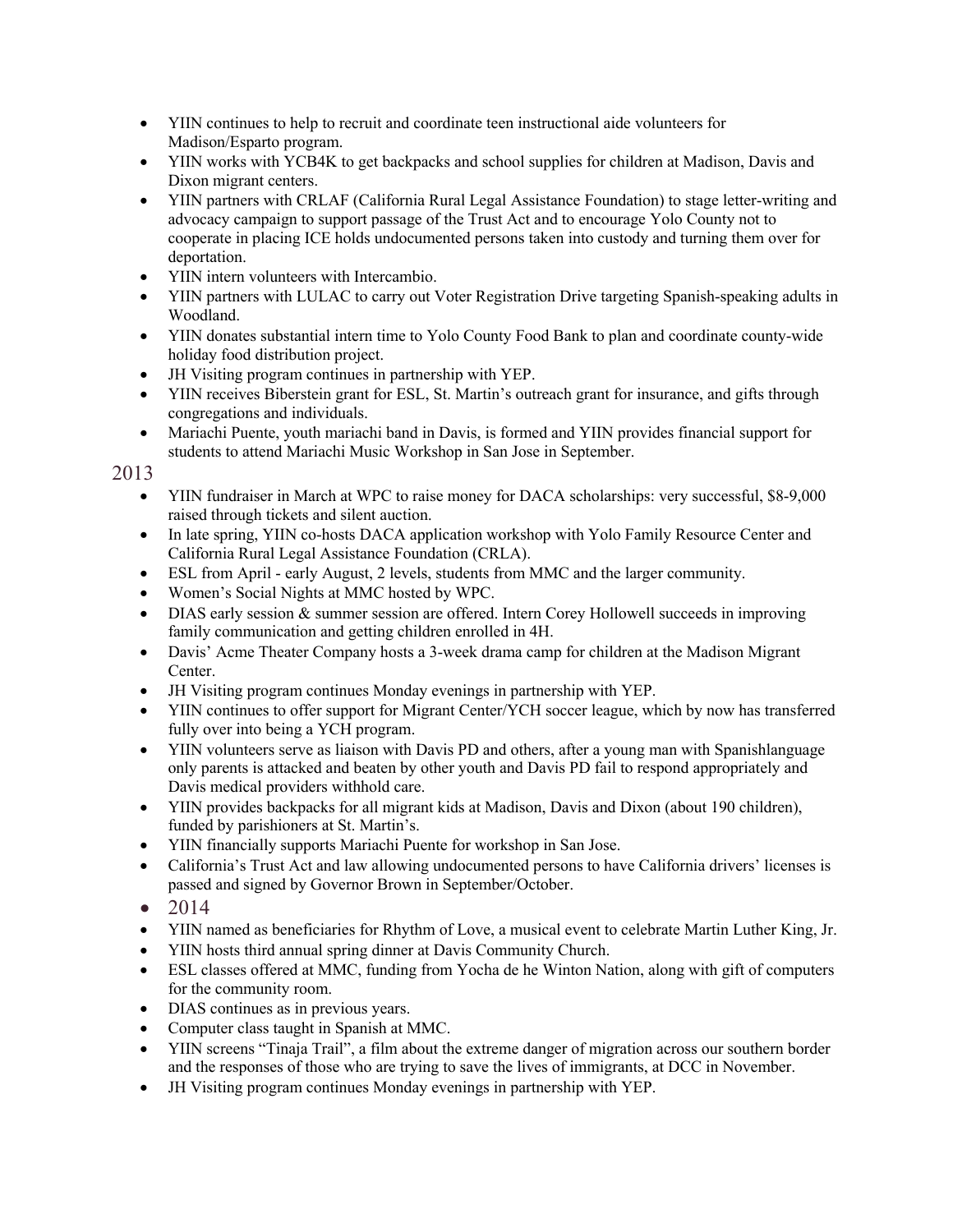- YIIN hosts fourth annual spring dinner at Davis Community Church, featuring a performance from Mariachi Puente
- YIIN, in partnership with the UC Davis AB540 & Undocumented Student Center hosts community UndocuAlly training at Congregation Bet Haverim
- ESL classes offered at MMC, funding from Yocha de he Winton Nation.
- Biblioteca de Los Todos (everyone's library, named by one of the resident children) lending library and computer lab opened at MMC. YIIN purchases Spanish language books for children and young adolescents.
- Computer class taught in Spanish at MMC.
- DIAS continues as in previous years.
- JH Visiting program continues Monday evenings in partnership with YEP.

#### 2016

- In January, the Davis Phoenix Coalition and YIIN screen documentary film by Antonio De Loera-Brust, "A Refugee's Welcome", followed by a public forum "Separating Fear from Facts: A Forum on Immigration and Refugees" to educate the community on current events, covering the laws that affect those coming into our country, as well as refugees and migrants in our own region
- Don Saylor's annual Soup's On event chooses YIIN as beneficiary, resulting in YIIN raising over \$27,000
- DIAS continues as in previous years. MMC library still in use.
- Biblioteca de Los Todos: YIIN purchases Spanish language books for children and young adolescents.
- YIIN, in partnership with Davis Phoenix Coalition, DCC, and the City of Davis Human Relations Commission hosts a Presentation in Spanish: Know Your Rights, Davis is a Sanctuary City, with immigration lawyer Rachel Ray.
- JH Visiting program continues Monday evenings in partnership with YEP.

- YIIN presents citizenship classes to 20 people in the Davis area.
- YIIN hosts a Rapid Response team Legal Observer Training to 40 volunteers.
- YIIN supports over 40 children at area migrant centers during the summer, providing: computer training, field trips, arts and crafts, soccer, and backpacks (400 distributed).
- Thanks to donations from generous people in the community, YIIN provides 16 DACA recipients with renewal scholarships, from August 11th through September 30th.
- 30+ information tables at various organizations to highlight YIIN resources including events at Woodland Community College and UC Davis and local churches.
- Over 1500 Welcome signs distributed throughout Yolo County and parts of Sacramento County
- -YIIN hosts the premier showing of 'Campito Kids', a documentary by Antonio De Loera-Brust
- YIIN supports Mariachi Puente with a donation for a statewide Mariachi competition.
- YIIN donates to California Rural Legal Assistance Foundation (CRLAF) to support legal fees for the undocumented.
- YIIN participates in Celebration of Abraham and several community issue meetings.
- Collaboration with other charities such as United Way, Safe Yolo and Empower Yolo.
- Social media followers, also known as 'Friends of YIIN', up 44% in one year from 259 to 600.
- YIIN donates a total of \$5000 to two non-profits in the Sonoma Fire zone to support undocumented farm workers and their families.
- Spanish language and bilingual books purchased for Madison Migrant Center's lending library
- Volunteers deliver ongoing support for detained undocumented youth at the Juvenile Detention Center in Woodland. YIIN provides weekly companionship through conversation, playing games, hosting a local Mariachi Band, and initiating beginner guitar lessons and sing-alongs.
- YIIN advocates for community support of Sanctuary Movement status at local municipalities and community events.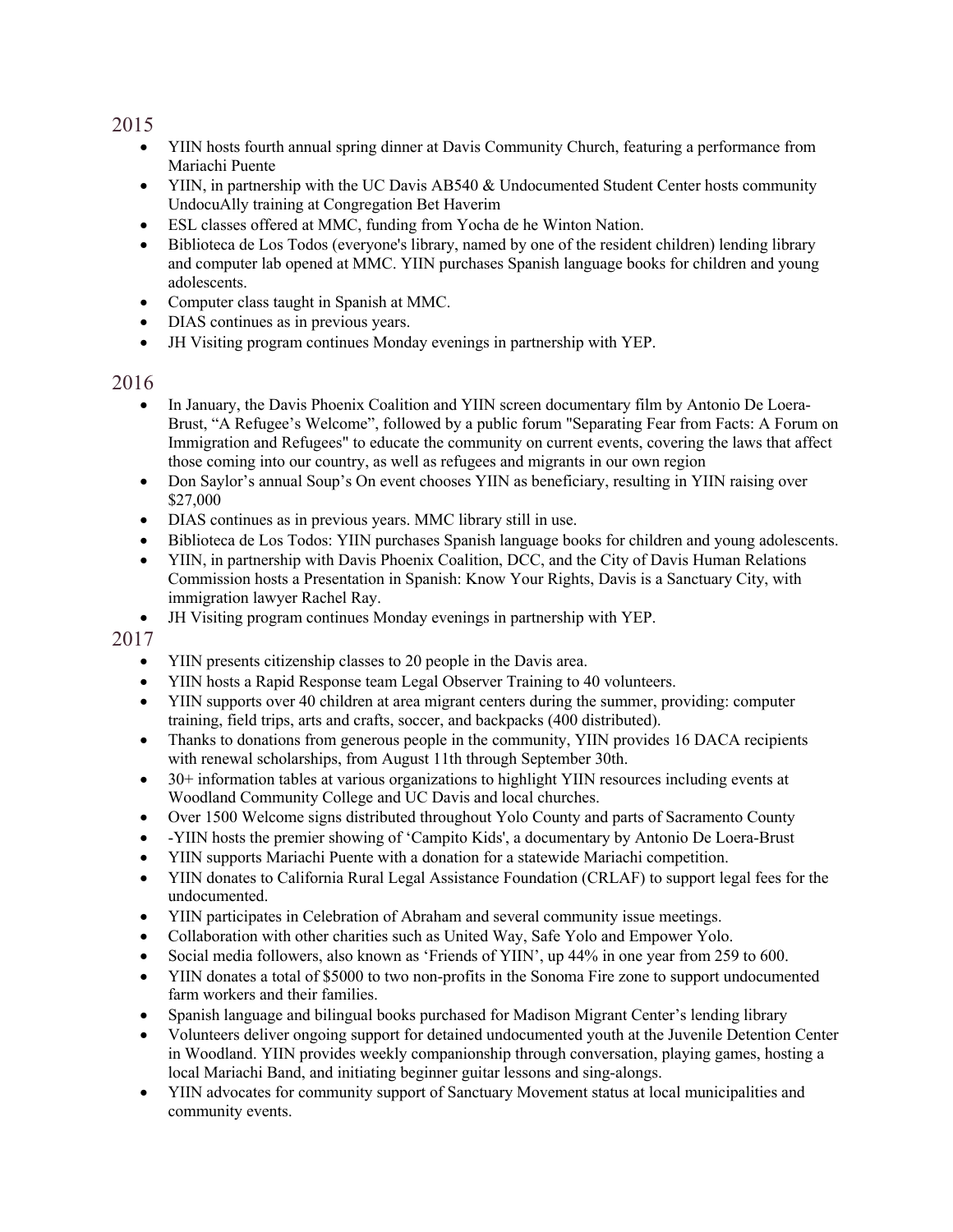- YIIN supported over 40 children at Madison and Davis Migrant centers during the summer providing:
	- o Educational Programs
	- o Homework assistance
	- o A learning enrichment Library with books in Spanish and English
	- o Field trips
	- o Arts and crafts
	- o Soccer
	- o Backpacks (400) distributed
- Spanish language and bilingual books were purchased for Madison Migrant Centers' lending library
- YIIN provided DACA recipients renewal grants
- YIIN provided 30+ information tables at various organizations to highlight YIIN resources
- including events at Woodland Community College and UC Davis and local churches
- YIIN supported Mariachi Puente with donations
- YIIN donated monies to California Rural Legal Assistance Foundation (CRLAF) to support legal fees for the undocumented
- YIIN participated in community events such as Celebration of Abraham and several community issue meetings
- YIIN collaborated with other charities such as United Way, Catholic Charities and Empower Yolo, Collaboration - LSC in SF, BCFS, Yolo County Children's Alliance, Comite Hispano de Winters, Concilio, Yocha DeHe Wintun and Yolo County Office of Education
- YIIN documented an increase in followers, also known as 'Friends of YIIN' on social media now with over 800 followers
- Volunteers delivered ongoing support for detained undocumented youth at the Juvenile Detention Center in Woodland. On a weekly basis YIIN provided companionship through conversation, playing games, hosting a local Mariachi Band, and initiating beginner guitar lessons and sing-alongs.
- Facilitated resource options for several Paradise Camp Fire persons to be temporarily housed at Yolo Housing Authority migrant center in Davis. Provided basic needs to assist in their daily living.
- YIIN received recognition for their support of several Camp Fire victims relocated to the Davis Migrant Center.

- YIIN Recognition by YCH March 30th 3 PM at the Yolo County Supervisors' chambers.
- Support of two Paradise fire victim families at Davis Migrant Center.
- Concluded Yolo County Juvenile Hall visitation after 11 years because of the cancelation of the Office of Refugee Resettlement contract with detained undocumented youth
- Paid legal filing fees (\$1750) for undocumented immigrants at the request of immigration lawyer Ann Block
- Paid Attorney fee of \$750 to an attorney in Georgia for legal services of a detained immigrant.
- Hired Board minutes Scribe.
- YIIN tabled at the Yolo Food Bank for 2019 Thanksgiving dinner distribution
- Received \$6100 from the Woodland 100 Men Who Give a Damn group
- Received grant from Golden One for summer adult computer literacy program at Madison Migrant Center
- YIIN completed a youth enrichment program  $f(15$  youth) at Davis Migrant Farmworker Center and also held ESL class for 6 adults; funded 2 staff positions plus volunteer assistance to operate the program
- Successfully ran the Madison Migrant Center DIAS educational program and literacy program for 35 youth and 8 adults learning computer literacy; funded 3 staff positions plus volunteer assistance to operate the program